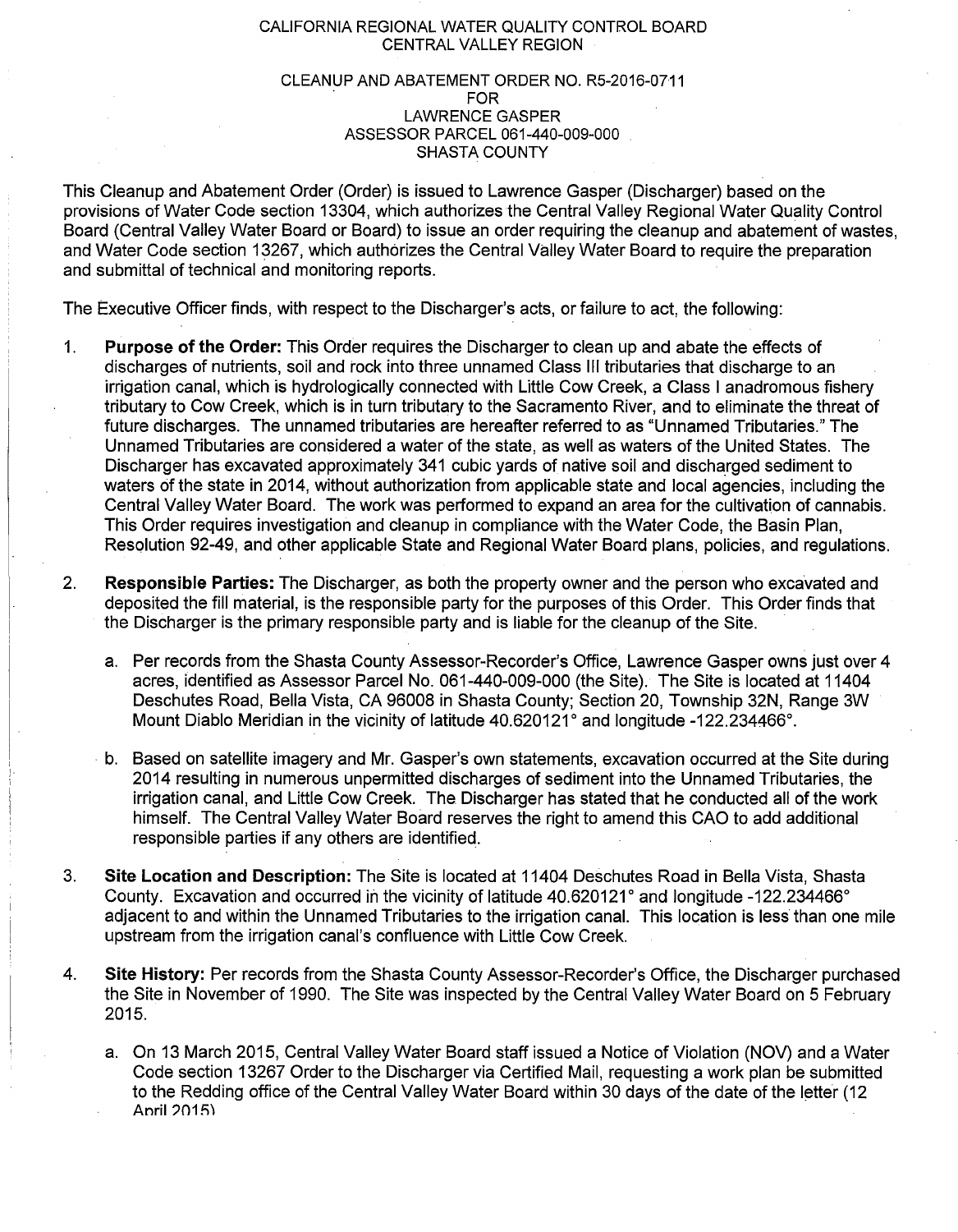LANUP ANU ABATEMENT OKUEK K5-2016-0711. LAWRENCE GASPER SHASTA COUNTY

- b. Central Valley Water Board staff established phone contact with the Discharger on 23 March 2015 and twice more on 1 April 2015. The Discharger provided a phone number where he could be contacted. Each conversation was documented in a Record of Communication and retained in the Board's case file. The Discharger told staff that he had received the NOV and Water Code 13267 Order and would provide a work plan for mitigating the threat of discharge from the excavation and the road surface, generated and approved by an appropriate professional, no later than the established deadline. However, the Discharger did not submit a work plan as stated.
- c. On 13 May 2015, the Central Valley Water Board management issued another NOV for failure to comply with the Water Code Section 13267 Order. This NOV requested that a workplan for the mitigation of the threat of discharge from the excavation conducted by the Discharger and the road surface on the Site be submitted no later than 1 June 2015. This NOV was returned to the Central Valley Water Board Redding office unclaimed on 15 June 2015.
- d. On 17 June 2015 and 22 June 2015, staff made several attempts to contact the Discharger via the previously established phone number. The calls were unanswered and no voicemail option was available for the phone number.
- e. On 7 July 2015, a third NOV was issued by Clint Snyder, Assistant Executive Officer, via Certified Mail to the previously established address and personal delivery by a law enforcement officer to the Discharger's home address. The letter was returned to the Central Valley Water Board's Redding office unclaimed on 27 July 2015. The law enforcement officer taped a copy of the NOV to the Discharger's gate.
- f. On 13 January 2016, a draft Cleanup and Abatement Order (draft CAO) was issued by Clint Snyder, Assistant Executive Officer, via process server to the previously established address. The discharger was given 30 days, or until 13 February 2016, to respond with comments.
- g. The Discharger refused service or was otherwise unable to be contacted after four attempts, made at varying times on different days of the week. On 8 February the Discharger contacted ACE Attorney Service, Inc. (ACE) by phone and requested information regarding the documents the process server attempted to serve. ACE made four more attempts to serve the draft CAO to the Discharger with no success. The Discharger finally signed for the documents under the name John Doe on 22 February 2016 at 10:19 AM.
- h. Given the difficulties in delivery to the Discharger, staff allowed an additional 30 days from date of service, or until 23 March 2016, to respond with comments. No comments were received by 23 March 2016.
- 5. **Factual Basis of Order:** The Discharger conducted activities detailed below that have created and/or threaten to create, conditions of pollution in waters of the state by unreasonably impacting water quality and beneficial uses.
	- a. The Site is located in close proximity to, and is hydrologically connected to Little Cow Creek, a Class I anadromous fishery and tributary to Cow Creek. The Unnamed Tributaries carry storm water runoff from the Site and road surface to an irrigation canal, which discharges to Little Cow Creek. The main source of Site runoff initiates as sheet flow from the excavated hillside, side casts, and the road surface, and travels down the Unnamed Tributaries to an irrigation canal then to Little Cow Creek. Little Cow Creek is on the State's CWA 303(d) list of impaired waterbodies for cadmium, copper, and zinc. Little Cow Creek is a tributary to Cow Creek, which is on the State's CWA 303(d) list of impaired water bodies for fecal coliform. Increased turbidity resulting from Site runoff contributes to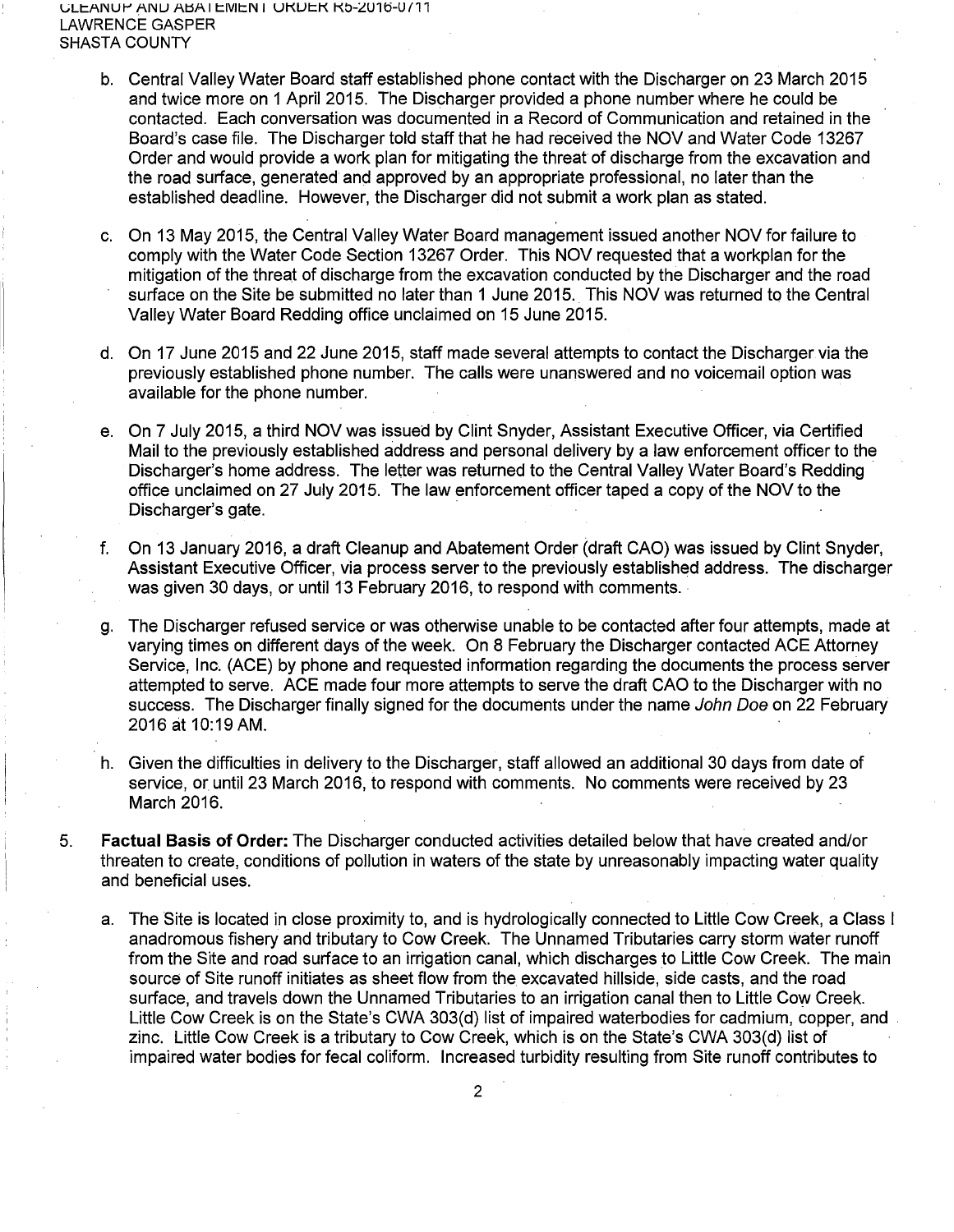particulate matter and suspended solids providing attachment sites for heavy metals, pesticides, and other toxic contaminants including fecal coliform, allowing them to be mobilized and be deposited downstream and to settle out in reservoirs. Grading at the Site has resulted in the ground surface · being stripped of vegetation and the upper soils lying vulnerable to wind and water erosion, increasing the likelihood of discharge of sediment into the Unnamed Tributaries.

- b. The native soils at the Site were classified using the Visual Classification of Soils Unified Soil Classification System, ASTM Standard D 2488-00, Standard Practice for Description and Identification of Soils (Visual-Manual Procedure) and cross-referenced with the United States Department of Agriculture (USDA) Online Soil Survey. The native soil at the Site is identified as a highly erosive, weakly consolidated clayey sand and is of the lnks-Pentz complex, 30 to 50 percent slopes. The USDA confirms that these soils have high runoff potential, low capacity to transmit water, are in hydrologic soil group "D", and highly erosive. The unstable condition of the excavation and access road, along with the highly erosive nature of the native soils in the area, have resulted in the discharge of turbid storm water to the Unnamed Tributaries to Little Cow Creek and continue to threaten water quality.
- c. On 21 October 2014, California Department of Fish and Wildlife (CDFW), Shasta County Sheriff's Department, and Shasta County Code Enforcement served a warrant at the Site. Officials seized over 3,000 pounds of processed and partially processed cannabis during that operation.
- d. On 17 December 2014, Central Valley Water Board staff alerted management of a potential threat to water quality resulting from site conditions. Staff observed turbid runoff from the Site during a 17 December 2014 storm while traveling on Deschutes Road and stopped to investigate the cause. Staff made inquiries to Mr. Marc Pelote, Shasta County Building Code Inspector, and Lieutenant Warden DeWayne Little of CDFW. Shasta County Records indicated that grading operations at the Site were conducted without applicable permits and subsequent conditions presented a threat to water quality.
- e. On 3 February 2015, Central Valley Water Board staff obtained an administrative inspection warrant from the Shasta County Superior Court. The warrant authorized Central Valley Water Board staff to conduct an on-site inspection and collect physical evidence.
- f. On 5 February 2015, the Central Valley Water Board, CDFW, and Shasta County Code Enforcement staffs conducted an on-site inspection. A discharge to the Unnamed Tributaries was photographed during the on-site inspection and surface waters were sampled for turbidity. The turbidity of the water caused by the Discharger's grading activities exceeded water quality goals in the Water Quality Control Plan for the Sacramento River Basin and the San Joaquin River Basin, Fourth Edition, revised April 2016 (Basin Plan) by as much as 4,114 percent.
- 6. **Beneficial Uses and Water Quality Objectives:** The Basin Plan designates beneficial uses, establishes water quality objectives, contains implementation programs for achieving objectives, and incorporates by reference plans and policies adopted by the State Water Resources Control Board. Little Cow Creek is a tributary to Cow Creek. Existing and potential beneficial uses for Cow Creek include the following: Municipal and Domestic Supply (MUN); Agricultural Supply (AGR); Industrial Power (POW); Water Contact, Canoeing and Rafting (REC-1) and other Non-Contact Recreation (REC-2); Cold Freshwater Habitat (COLD); Cold Freshwater Migration (MIGR); Water and Cold Spawning for Freshwater Aquatic Organisms (SPWN); and Wildlife Habitat (WILD). Beneficial uses of any specifically identified water body generally apply to all of its tributaries.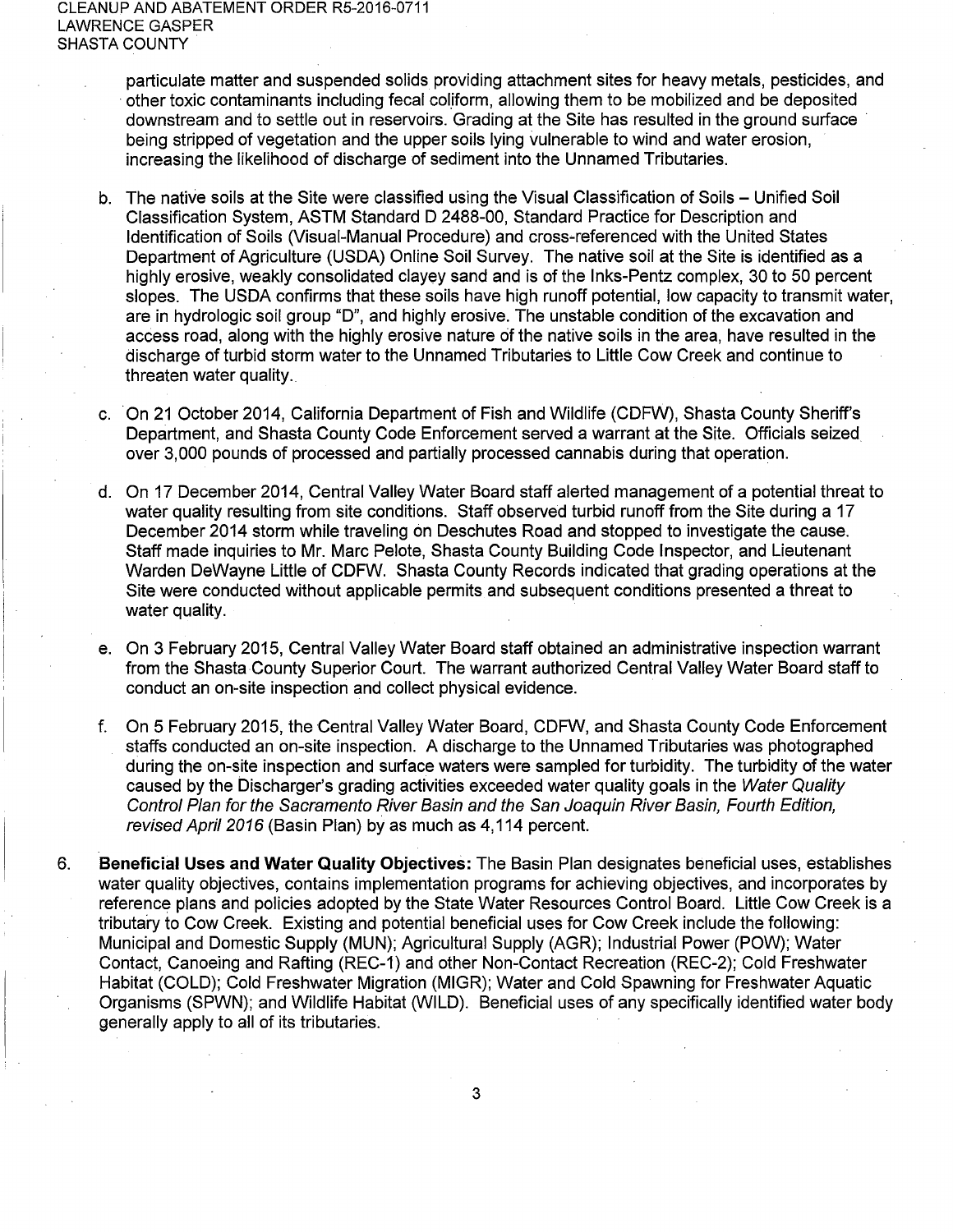L;Lt:ANUI-' ANU Al:jA I t:Mt:N I UKUt:K Kb-£U1ti-Uf11 LAWRENCE GASPER SHASTA COUNTY

- a. The designated beneficial uses of the underlying groundwater include municipal and domestic supply (MUN); agricultural supply (AGR); industrial service supply (IND); and industrial process supply (PRO).
- b. The Basin Plan lists specific water quality objectives for inland surface waters. These objectives include in part, limitations on increased temperature, sediment, settleable and suspended material, and turbidity.
- c. The State Water Board has adopted Resolution No. 92-49, Policies and Procedures for Investigation and Cleanup and Abatement of Discharges under Water Code Section 13304 (Resolution 92-49) which is included as Appendix 9 of the Basin Plan. Resolution 92-49 sets forth the policies and procedures to be used during an investigation and cleanup of a polluted site, and requires that cleanup levels be consistent with State Water Board Resolution 68-16, the Statement of policy with Respect to Maintaining High Quality Waters in California (Resolution 68-16). Resolution 92-49 requires the waste to be cleaned up in a manner that promotes attainment of either background water quality, or the best water quality which is reasonable if background levels of water quality cannot be restored. Any alternative cleanup level to background must: (1) be consistent with the maximum benefit to the people of the state; (2) not unreasonably affect present and anticipated beneficial use of such water; and (3) not result in water quality less than that prescribed in the Basin Plan and applicable Water Quality Control Plans and Policies of the State Water Board. Resolution 92-49 · directs that investigations proceed in a progressive sequence. To the extent practical, it directs the Regional Water Boards to require and review for adequacy written work plans for each element and phase, and the written reports that describe the results of each phase of the investigation and cleanup.
- 7. **Failure to Obtain Necessary Local Permits:** Central Valley Water Board staff determined that the Discharger performed excavation activities at the Site without obtaining coverage under any of the . following regulatory permits:
	- A grading Permit issued by Shasta County.

In addition, the Discharger has not submitted a report of waste discharge or a notice of intent to the Central Valley Water Board to obtain coverage under waste discharge requirements prior to discharging waste.

8. **Legal Authority to Require Clean Up and Abatement:** Water Code section 13304, subdivision (a) states, in relevant part:

Any person who has discharged or discharges waste into waters of this state in violation of any waste discharge requirements or other order to prohibition issued by a regional board or the state board, or who has caused or permitted, causes or permits, or threatens to cause or permit any waste to be discharged or deposited where it is, or probably will be, discharged into the waters of the state and causes, or threatens to create a condition of pollution or nuisance, shall up order of the regional board clean up the waste or abate the effects of the waste, or, in the case of threatened pollution or nuisance, take other necessary remedial action, including, but not limited to, overseeing cleanup and abatement efforts ... Upon failure of any person to comply with the cleanup or abatement order, the Attorney General, at the request of the board, shall petition the superior court for that county for the issuance of an injunction requiring the person to comply with the order. In the suit, the court shall have jurisdiction to grant a prohibitory or mandatory injunction, either preliminary or permanent, as the facts may warrant.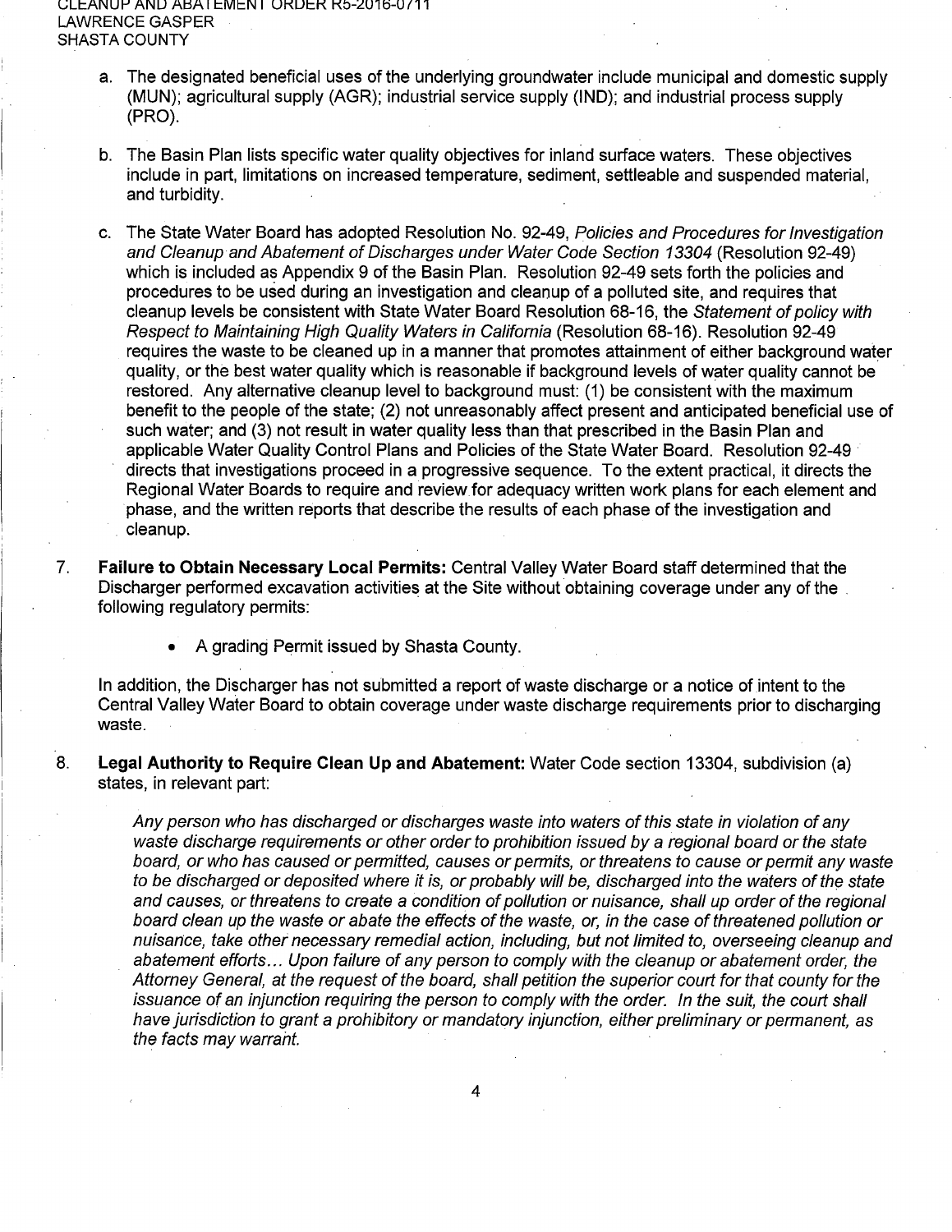vLt:?.I'IUI"' ?.I'IU ?.t:Sf\1 t:IVIt:l'l I UKUt:K KO-LU-10-U/"1"1 LAWRENCE GASPER SHASTA COUNTY

- 9. **Water Code Violations:** The discharge of sediment-laden storm water is a discharge of waste to waters of the state in violation of the Water Code sections 13260 and 13376, which creates a condition of pollution subject to this Order in accordance with Water Code section 13304.
	- a. "Waste" is defined by Water Code section 13050, subdivision (d) as:

Sewage and any and all other waste substances, liquid, solid, gaseous, or radioactive associated with human habitation, or of human or animal origin, or from any producing, manufacturing, or processing operation, including waste placed within containers of whatever nature prior to, and for the purposes of disposal.

- b. Sediment, when discharged to waters of the state, is deemed a "waste" as defined in Water Code section 13050. The Discharger caused or permitted waste to be discharged or deposited where it will be, or has the potential to be, discharged to surface waters draining to Little Cow Creek, which is tributary to Cow Creek, both being waters of the State.
- c. "Pollution" is defined by Water Code section 13050, subdivision (1)(1) as:
	- an alteration of the quality of the waters of. the state by waste to a degree which unreasonably affects either of the following
- i. The waters for beneficial uses;
- ii. Facilities which serve these beneficial uses.
- d. The excavation activity conducted by the Discharger, including grading of the road surface, on the Site have resulted in unauthorized discharge or threat of discharge of wastes into surface waters and surface water drainage courses and have created, or threaten to create, a condition of pollution by unreasonably affecting the beneficial uses of waters of the state. Runoff from the deposited excavated native soil, the excavated area, and the surface of the road discharges to the Unnamed Tributaries to Little Cow Creek, a tributary to Cow Creek. Accordingly, the beneficial uses of Cow Creek discussed above in paragraph no. 6 also apply to all of its tributaries.
- e. Discharges of sediment and other inert material alter the hydrologic and sediment transport regimes of surface waters by affecting the flow of water and establishment of vegetation. Such changes may lead to adverse conditions such as flooding, increases in suspended sediment and turbidity, accelerated erosion of the adjacent channel bed or banks, and localized accumulation of deleterious materials. Additionally, such discharges directly threaten habitat for aquatic species dependent upon native sediment and vegetation characteristics (MIGR, SPWN, and WILD). Increased sedimentation and turbidity can result in increased treatment and/or maintenance costs for downstream agricultural and municipal users that withdraw and treat the water (AGR, and MUN). Sediment laden storm water discharges to, and the resulting turbidity within, surface waters can also affect the recreational and aesthetic enjoyment of the surface waters (REC-1, REC-2).
- 9. **Cleanup and Abatement Action Necessary:** Untreated storm water from the Site has discharged, and threatens to discharge, sediment into the Unnamed Tributaries to Little Cow Creek. The Site has an approximately 10,000 square feet graded and cleared lot, an estimated 341 cubic yards of excavated soil deposited on steep slopes lacking erosion control, and a poorly maintained access road with hydrologic connectivity to the Unnamed Tributaries and the irrigation canal (in hydrologic connectivity with Little Cow Creek). The deposited excavated material, the cleared lot, and the road surface are all comprised of highly erosive native soils. The lack of erosion controls and nature of the soils make the graded and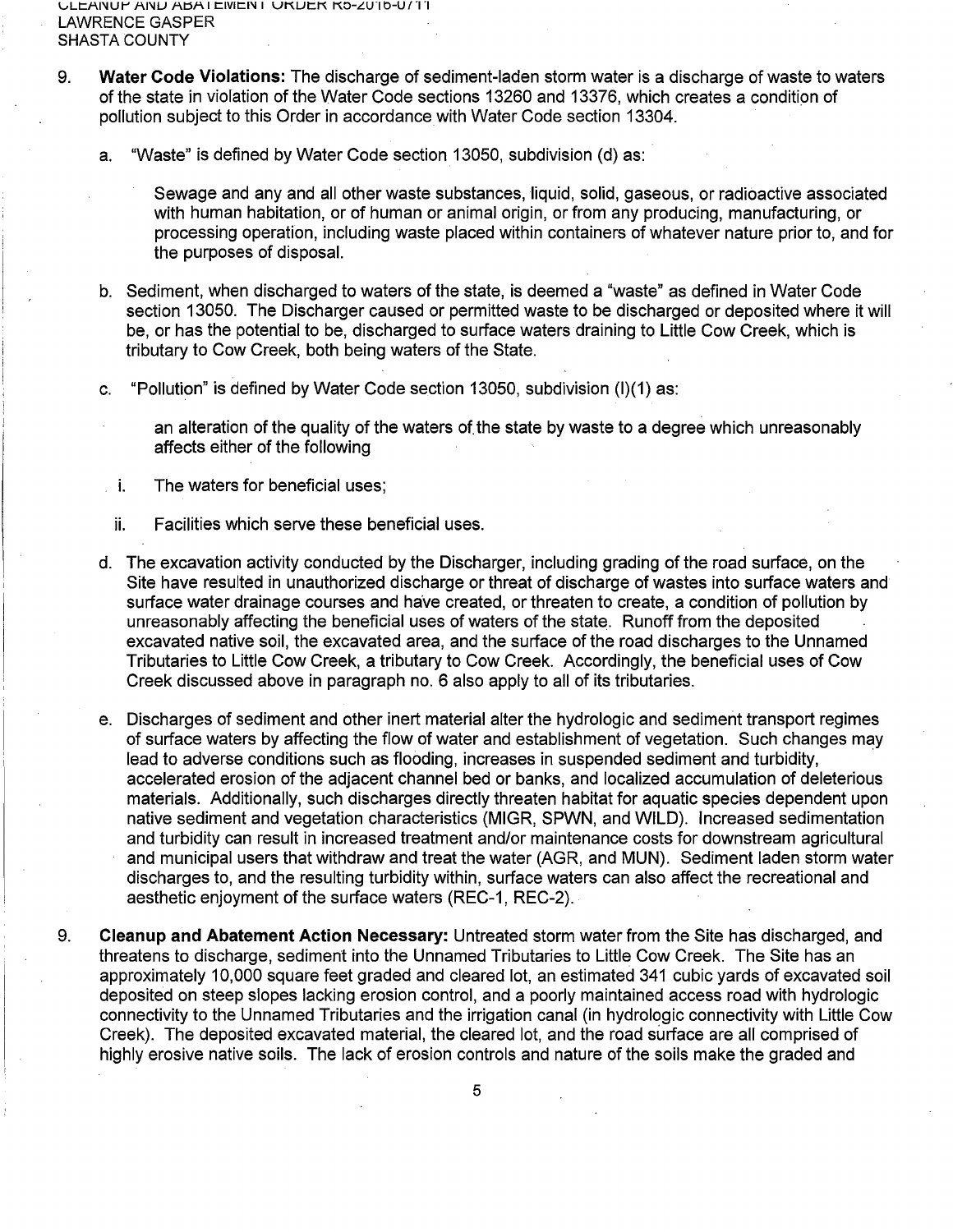cleared lot, excavated soil and poorly maintained access road vulnerable to future erosion and make future discharges highly likely during wet weather events. Cleanup and abatement is necessary to ensure that the existing condition of pollution is cleaned up, that threatened unauthorized discharges to surface waters or surface water drainage courses originating from the Site are prevented, background water quality levels are restored, and that any impacts to beneficial uses are mitigated. The current condition of pollution is a priority violation as outlined in the State Water Resources Control Board Water Quality Enforcement Policy (Enforcement Policy) and the issuance of a cleanup and abatement order pursuant to Water Code section 13304 is appropriate and consistent with policies of the Central Valley Water Board.

- 10. **Technical Reports Required:** Water Code section 13267(a) provides that the Central Valley Water Board may investigate the quality of any water of the State within its region in connection with any action relating to the Basin Plan: Water Code section 13267, subdivision (b) provides that the Board, in conducting an investigation may require a discharger to furnish, under penalty of perjury, technical or monitoring program reports. The technical reports required by this Order are necessary to ensure compliance with this Order and to protect the waters of the state. The technical reports are further necessary to demonstrate that appropriate methods will be used to cleanup waste discharged to surface waters and surface water drainage courses and to ensure that cleanup complies with Basin Plan · requirements. In accordance with Water Code 13267, subdivision (b) the findings in this Order provide the Discharger with a written explanation with regard to the need for remedial action and reports and identify the evidence that supports the requirement to implement cleanup and abatement activities and submit the reports. The Discharger named in this Order owns and/or operates the Site from which the waste was discharged, and thus is appropriately responsible for providing the reports.
- 11. **California Environmental Quality Act:** Issuance of this Order is an enforcement action taken by a regulatory agency to enforce the regulatory provisions of the Basin Plan, and is therefore exempt from the provisions of the California Environmental Quality Act (CEQA)(Pub. Resources Code, § 21000 et seq.) in accordance with California Code of Regulations, title 14, section 15321. This action may also be considered exempt because it is an action by a regulatory agency for the protection of natural resources (Cal. Code Regs., tit. 14, § 15307.) and an action by a regulatory agency for the protection of the environment (Cal. Code Regs., tit. 14, § 15308.).

**IT IS HEREBY ORDERED,** pursuant to Water Code sections 13267 and 13304, that Mr. Gasper (Discharger) shall cleanup and abate the impacts to water quality associated with the discharge and threatened discharge of earthen materials, soil, and sediment in accordance with the scope and schedule set forth below and shall provide the following information. The Discharger shall obtain all necessary permits for the activities required in this Order.

- 1. **By 15 July 2016,** the Discharger shall submit an **Interim Erosion and Sediment Control Plan** (Interim Plan) to the Board. The Interim Plan shall be prepared by an appropriately licensed professional for the completion of stabilization and mitigation efforts necessary to minimize erosion and further discharge of sediment to Little Cow Creek and its tributaries during the 2016-2017 wet weather period. The Interim Plan shall include, at a minimum, the following:
	- a. A detailed Site map accurately depicting topography, graded/excavated or otherwise disturbed surfaces, earthen side cast material, and all surface water courses/drainages.
	- b. An identification of all locations where sediment has discharged to surface waters or surface water drainage courses.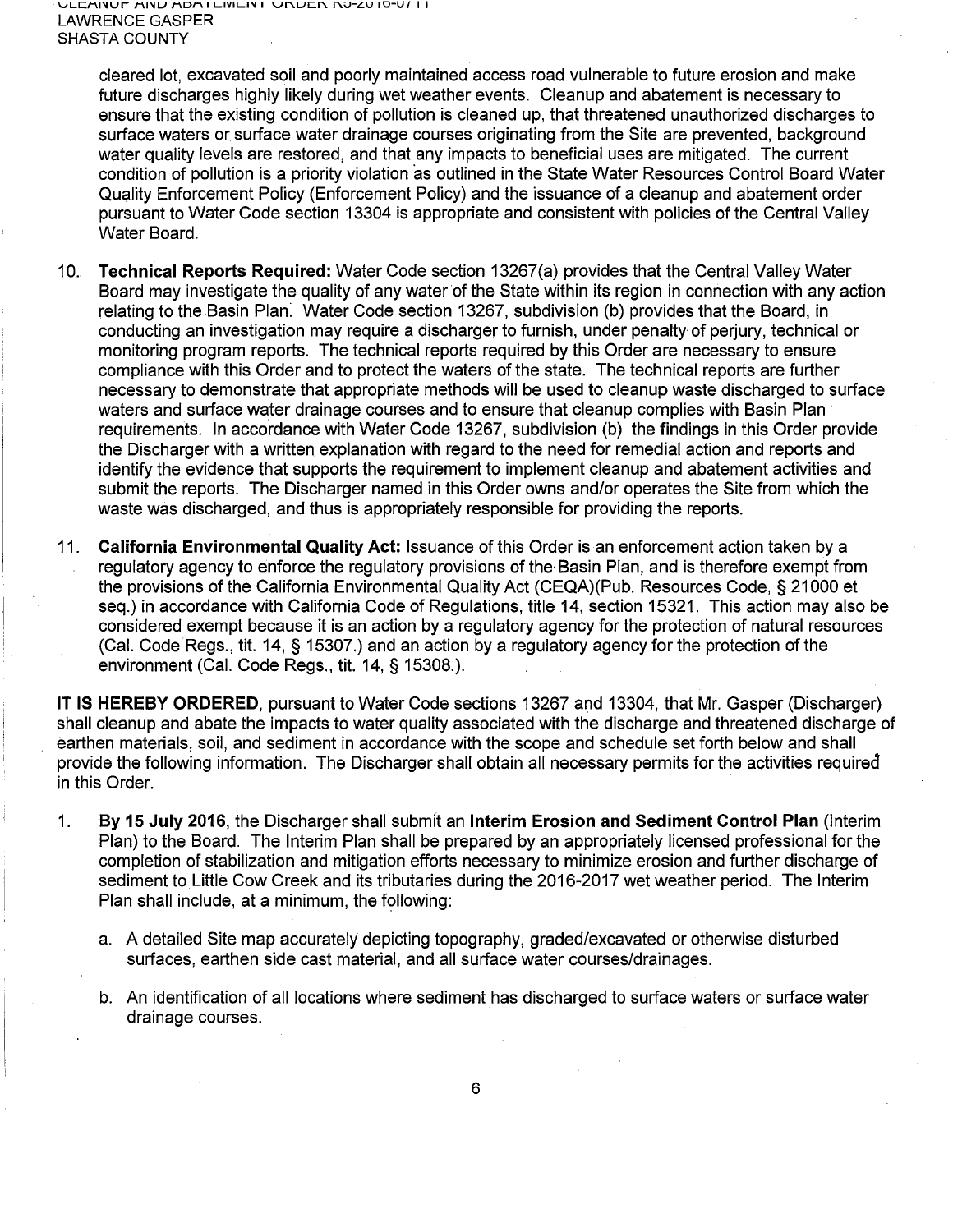L;LJ::ANUJ-' ANU AI::SAI J::Mt::N I UKUI::K Kb-LU1o-Uf11 LAWRENCE GASPER SHASTA COUNTY

- c. An identification of all areas of immediate concern, along with proposed emergency mitigation measures to be implemented at each area of concern necessary to stabilize the Site during the 2016- 2017 wet weather period. Recommendations shall include, at a minimum:
	- i. The installation, where necessary, an adequate number of water breaks designed to reduce road surface erosion by diverting storm water runoff from the road surface and directing it to a safe discharge area.
	- ii. Disconnecting road drainage from Little Cow Creek and its tributaries.
	- iii. The installation of sediment control features to prevent erosion and contain sediment transport from turbid storm water.
	- iv. The stabilization of all disturbed areas with erosion control mulches, blankets, mats, tarps, or other accepted erosion control equipment in sufficient quantities to protect the disturbed·soil surface from the forces of rain drop impact and overland flow.
- d. A plan for regularly reporting progress on the Discharger's implementation of the Interim Plan to the  $\cdot$ Board, including, but not limited to, providing the Board with a continuing assessment of site conditions, the status of mitigation measures (which shall include providing photographs of mitigation measures completed and in progress), and recommendations for additional emergency . measures/repairs that will be completed to address areas of concern.

Central Valley Water Board staff will review the Interim Plan in consultation with the Discharger or his authorized agent(s) and other responsible agencies immediately upon receipt. Work shall begin immediately once the Central Valley Water Board provides concurrence with the Interim Plan, and proposed emergency measures must be implemented no later than **10 business days** from date of approval.

- 2. **By 1 August 2016,** the Discharger shall have completed work outlined in the Interim Plan, stabilizing the Site for the winter wet-weather period.
- 3. **By 1 September 2016** the Discharger shall provide a report of completion to the Central Valley Water Board. This report shall include a summary and photographs of work completed and installed erosion and sediment control measures at the Site.
- 4. **By 1 October 2016,** the Discharger shall provide a proposed **Restoration Monitoring and Mitigation Plan** (RMMP). The plan shall include but not be limited to:
	- a. An assessment of impacts to Little Cow Creek and its tributaries from the unauthorized activities, to be completed by an appropriately qualified professional.
	- b. Plans for Site restoration including how long-term impacts from runoff of the excavated areas, cleared and graded lot, and road surface will be abated (i.e. re-grading and reengineering, graveling or paving road surface, re-vegetating the cleared and graded lot, etc.), as well as proposed mitigation to restore beneficial uses and to compensate for and minimize any further impacts to Little Cow Creek and its . tributaries. Best management practices shall be applied to all current and planned work associated with construction activities on the Site impacting, or having the potential to impact Little Cow Creek and its tributaries. The RMMP shall contain, at a minimum, design specifications and drawings, an implementation schedule, and a monitoring plan. The RMMP shall incorporate use of appropriate native or endemic species in any re-vegetation efforts.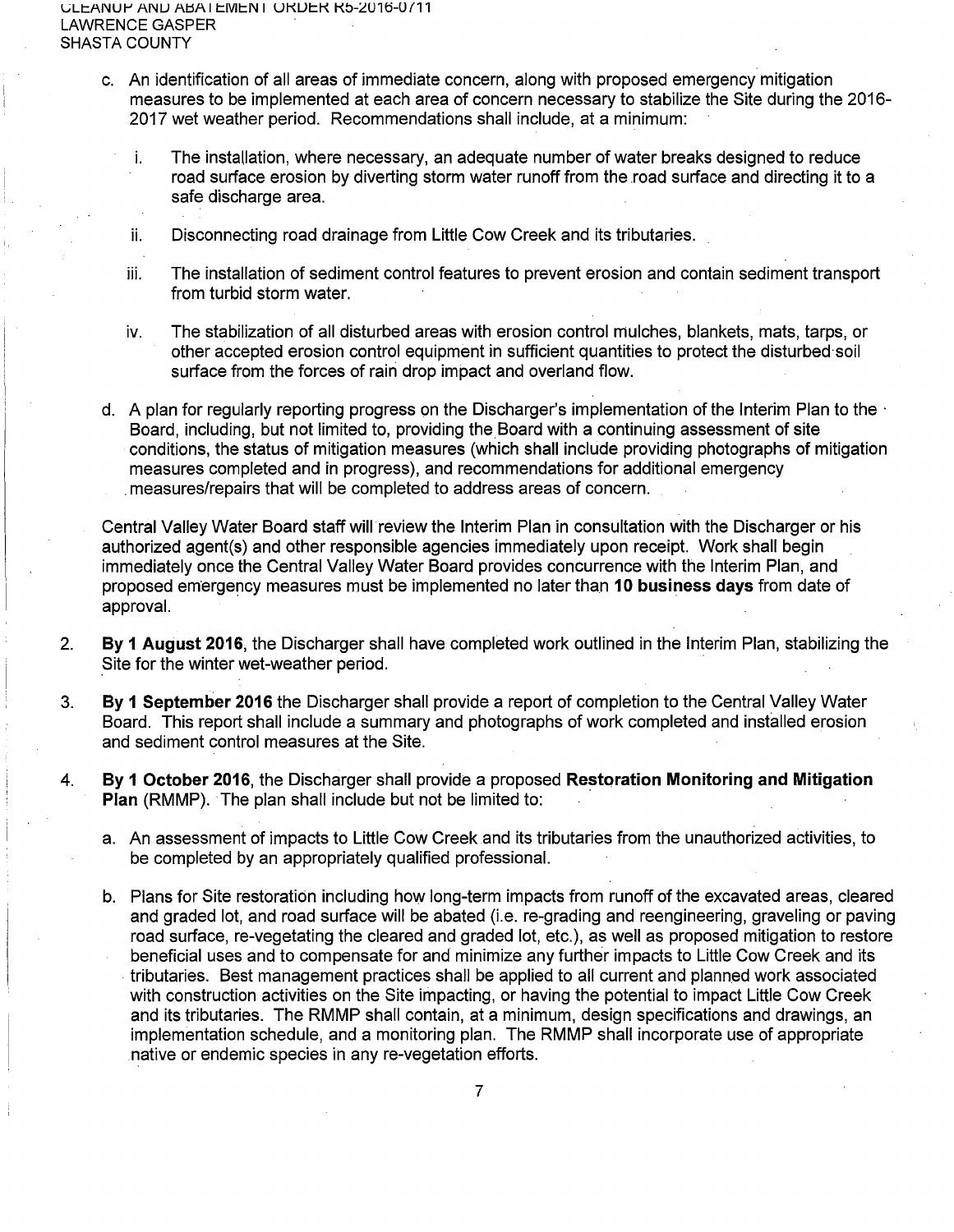vLt:ANUr' ANU At::5A I t:IVIt:N I UKUt:K Kb-LU1ti-Uf11 LAWRENCE GASPER SHASTA COUNTY

- c. The implementation schedule in the RMMP shall include detailed project milestones that take into account the time anticipated to obtain all applicable local, state, and federal permits necessary to fulfill the requirements of this Order. The time for providing that notice and obtaining that agreement should be considered and accounted for when developing a RMMP that complies with the deadlines provided in the Order.
- d. A plan for regularly reporting progress on the Discharger's implementation of the RMMP to the Board, including, but not limited to, providing the Board with a continuing assessment of site conditions, the status of mitigation measures (which shall include providing photographs of mitigation measures completed and in progress), and recommendations for additional emergency measures/repairs that will be completed to address areas of concern.
- 5. **By 15 October 2016,** the Discharger shall begin implementing the RMMP.
- 6. **By 15 November 2016,** the Discharger shall have completed all approved restoration and mitigation measures described in the proposed RMMP.
- 7. **By 15 December 2016,** submit a **Completion Report** for the RMMP. The Completion Report shall accurately depict all construction and/or mitigation measures and document that the above plan, to restore, compensate for, and minimize any further impacts to the Unnamed Tributaries and Little Cow. Creek has been fully implemented.
- 8. **By October 15 of each year** (starting 15 October 2017) submit an annual monitoring report. The Annual Monitoring Report shall summarize monitoring results of the RMMP and shall continue until at least three years after successful completion of the RMMP, or until a report, acceptable to the Assistant Executive Officer, is submitted showing the discharger has met the requirements of the RMMP.

## **General Requirements and Notices**

- 9. **Duty to Use Qualified Professionals:** All technical reports required herein that involve planning, investigation, evaluation, or design, or other work requiring interpretation and proper application of engineering or geologic sciences, shall be prepared by or under the direction of persons registered to practice in California pursuant to California Business and Professions Code sections 6735, 7835, and 7835.1. As required by these laws, completed technical reports must bear the signature(s) and seal(s) of the registered professional(s) in a manner such that all work can be clearly attributed to the professional responsible for the work.
- 10. **Signatory Requirements:** All technical reports submitted by the Discharger shall include a cover letter signed by the Discharger, or a dully authorized representative, certifying under penalty of law that the signer has examined and is familiar with the report and that to their knowledge, the report is true, complete, and accurate. The Discharger shall also state if he agrees with any recommendations/proposals and whether it approves implementation of said proposals. Any person signing a document submitted under this Order shall make the following certification:

"I certify under penalty of law that I have personally examined and am familiar with the information submitted in this document and all attachments and that, based on my knowledge and on my inquiry of those individuals immediately responsible for obtaining the information, I believe that the information is true, accurate, and complete. I am aware that there are significant penalties for submitting false information, including the possibility of fine and imprisonment."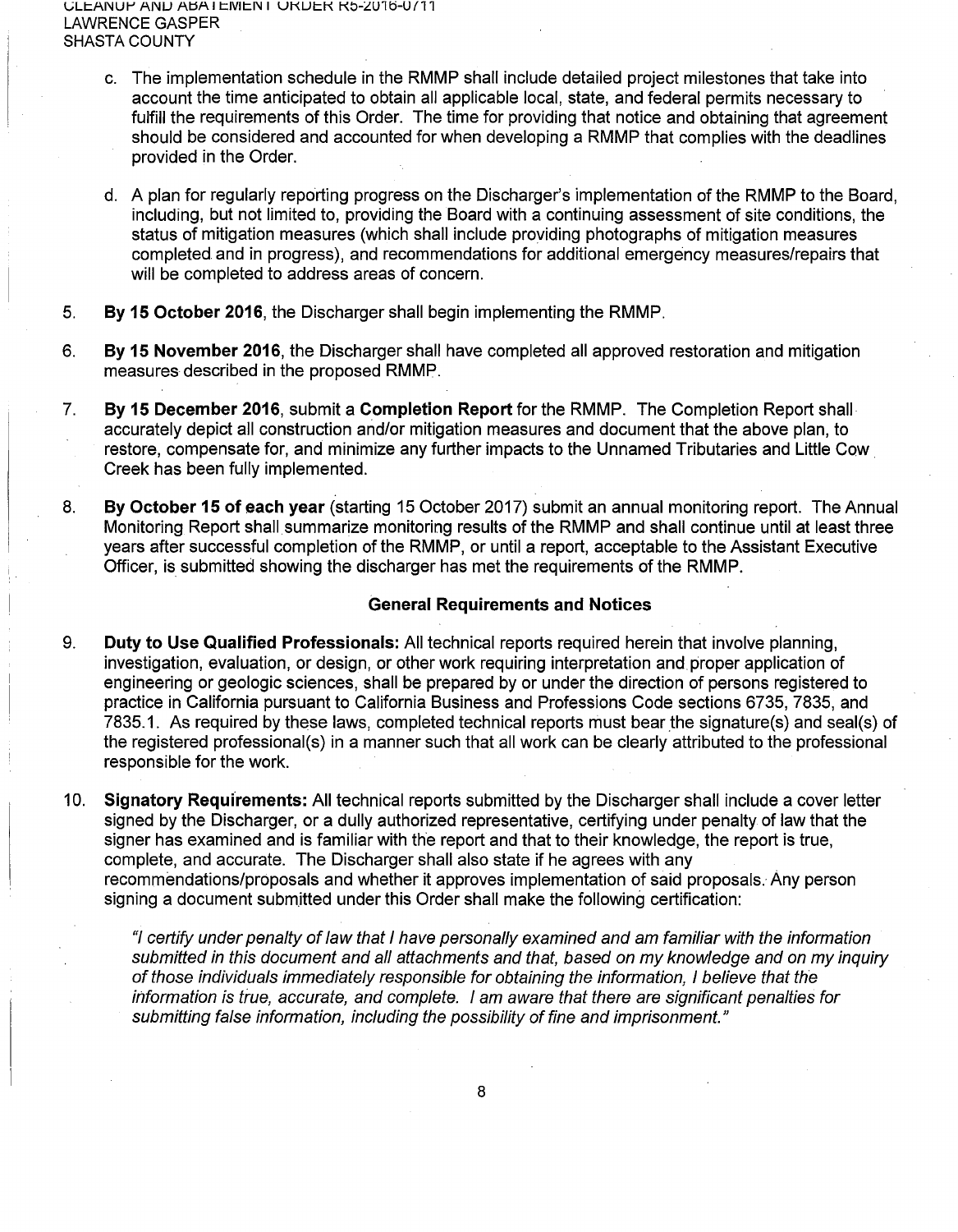- 11. **Notice of Onsite Work:** The Discharger or his authorized agent(s) shall notify Water Board staff at least 48 hours prior to any onsite work, testing, or sampling that pertains to environmental remediation and investigation and is not routine monitoring, maintenance, or inspection or has not been fully described in either the Interim Plan or the RMMP.
- 12. **Notice of Change in Ownership or Occupancy:** The Discharger shall file a written report on any changes in the Site's ownership or occupancy. This report shall be filed with the Central Valley Water Board's Redding Office no later than 30 days prior to a planned change and shall reference the number of this Order.
- 13. **Submissions:** All monitoring reports, technical reports or notices required under this Order shall be submitted to:

Central Valley Regional Water Quality Control Board 364 Knollcrest Dr. Ste 205 Redding, CA 96002 (530) 224-4845

- 14. **Other Regulatory Requirements:** The Discharger shall obtain all applicable local, state, and federal permits necessary to fulfill the requirements of this Order prior to beginning the work. For example, the Fish and Game Code section 1602 requires a person or entity to notify CDFW before: 1) substantially diverting or obstructing the natural flow of a river, stream, or lake; 2) substantially changing the bed, . channel, or bank of a river, stream, or lake; 3) using any material from the bed, channel, or bank of a river, stream, or lake; and/or 4) depositing or disposing of debris, waste, material containing crumbled, flaked, or ground pavement where it may pass into a river, stream, orlake. The failure to notify CDFW constituted a violation of the Fish and Game Code section 1602.
- 15. **Cost Recovery:** Pursuant to Water Code section 13304, the Central Valley Water Board is entitled to, and may seek reimbursement for, all reasonable costs it actually incurs investigating and abating the effects of the unauthorized discharges of waste and to oversee/supervise the cleanup of such waste, or. other remedial action, required by this Order. The Discharger shall enroll in the State Water Board's Cost Recovery Program and shall reimburse the State of California for all reasonable costs actually incurred by the Regional Board.
- 16. **Delayed Compliance:** If for any reason, the Discharger is unable to perform any activity or submit any document in compliance with the schedule set forth herein, or in compliance with any work schedule submitted pursuant to this Order and approved by the Assistant Executive Officer, the Discharger may request, in writing, an extension of the time specified . The extension request shall include justification for the delay. Any extension request shall be submitted as soon as a delay is recognized and prior to the compliance date. An extension may be granted by revision of this Order or by a letter from the Assistant Executive Officer. The Board acknowledges that local, state, and federal permits may cause a delay beyond the control of the Discharger and will take all the available relevant facts into consideration when considering whether or not to grant an extension request.

If, in the opinion of the Assistant Executive Officer, the Discharger fails to comply with the provisions of this Order, the Assistant Executive Officer may refer this matter to the Attorney General for judicial enforcement, may issue a complaint for administrative civil liability, or may take other enforcement actions .. Failure to comply with this Order may result in the assessment of Administrative Civil Liability of up to \$10,000 per violation, per day, depending on the violation, pursuant to the Water Code, including sections 13268, 13350 and 13385. The Central Valley Water Board reserves its right to take any enforcement actions authorized by law.